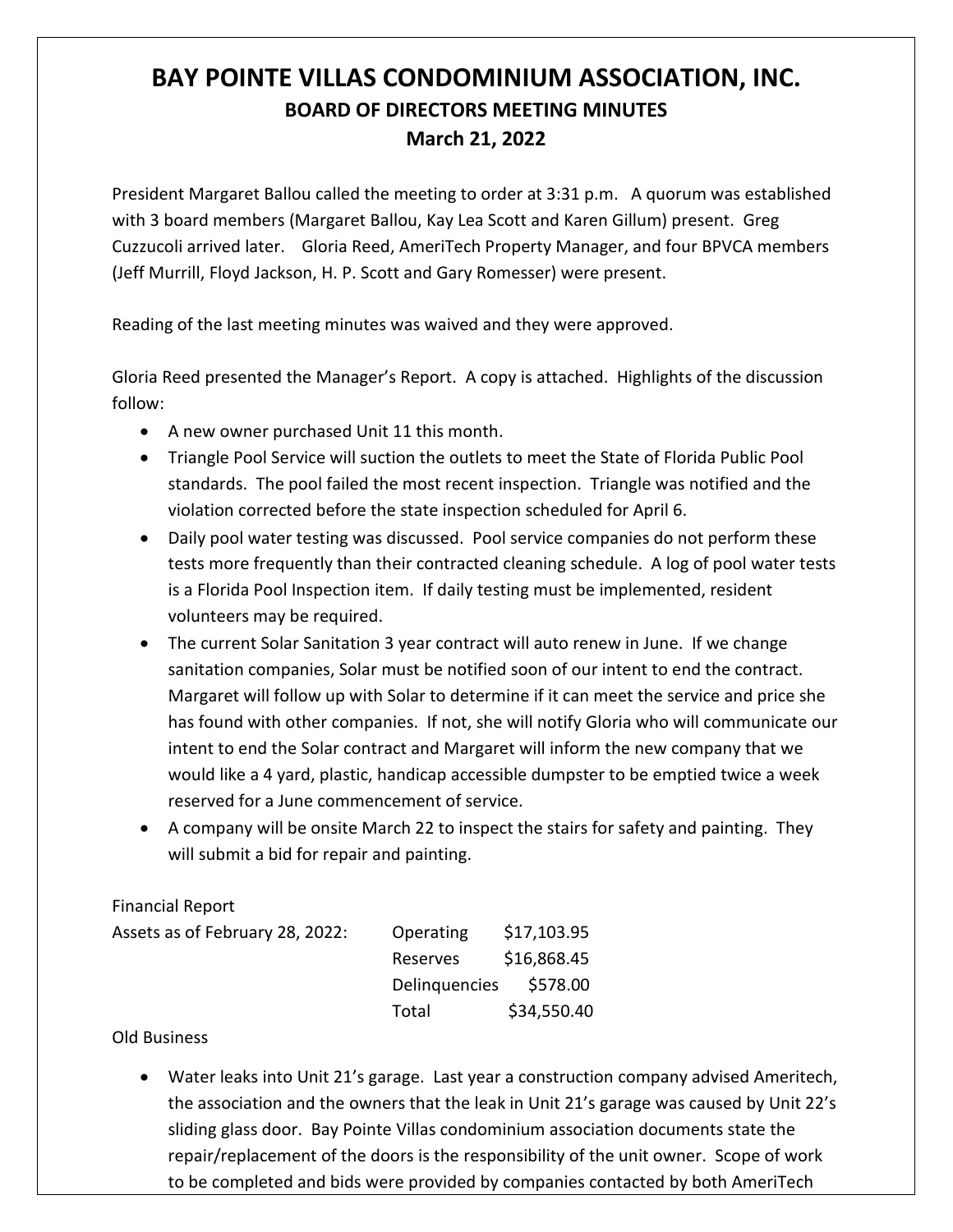and the Unit owner. Mediation was required to get an agreed course of action. Unit 22 owners had new doors installed. The solution has not fixed the problem. The mediation agreement states the association will have leak and pressure tests performed after the new door is installed and if the leak persists the parties will meet in a second mediation session. The board discussed getting an engineer to identify the source of the leak. Margaret will follow up with our lawyer regarding concerns and next steps.

- Pinellas County provided a log of the building permits for Bay Pointe Villas since its construction. Permits are logged for all but 2 roof replacements. The log will serve as proof of roof age required for a wind mitigation assessment scheduled for July. In the meantime, the roofs on units 7/8 and 13/14 are in need of replacement. The board cannot approve replacing these roofs until the Roof Reserve has grown enough to replace a roof and the remaining funds could cover an unforeseen event. At this time bids for roof repair are \$7,000 to \$8,000 +. It may be possible to build the reserve enough to approve both roof replacements this year. However the work cannot begin until near the end of the year. An insurance appraisal is scheduled at the time the wind mitigation assessment happens. The appraisal and mitigation will be available for the unit owners to report to their insurance carriers. It is unknown exactly what effect these actions will have on our insurance premiums but the board remains hopeful.
- Reingard Gutters will inspect the gutters for repair and cleaning on March 29 and bid the repairs and cleaning of the gutters on the larger structures. Xtrim, the lawn service beginning April 1 is providing a bid to clean the lower level gutters.
- The stairs were discussed with the Manager's Report.
- An arborist was contacted to inspect the trees and roots that appear to be approaching the buildings. He reported the roots are not an issue in regard to our foundations. He presented a bid to prune the trees. A priority concern is opening the tree canopies behind Units 3/ 4 and 5/6. Another priority is the trees encroaching on the pool. The arborist bid by area as follows. Marina Way \$1875, Hamilin/Commodore \$1500 and the pool area \$1000.
- When the Xtrim representative did a walk around with the board he inspected the tree roots behind Units 3/4 and 5/6. He recommended grinding the roots to remove the tripping hazard. He has a contact that grinds tree roots. The board discussed this idea and asked 1) Does Xtrim's have certification for tree assessment? 2) Is a permit required?
- Xtrim may be interested in performing pool service. He requested information about the scope of work and will prepare a bid.
- The Xtrim representative adjusted the sprinkler zone lengths of operation time. They were reduced from 45-60 minutes to 25 minutes. This time length change impacts when the sprinklers are on. Per Pinellas County they can operate Wednesday and Saturday from midnight to 10 a.m. Changing the length of zone operation significantly reduced the overall sprinkling time. In addition a board member reported the puddling in front of Unit 3 has been significantly reduced.